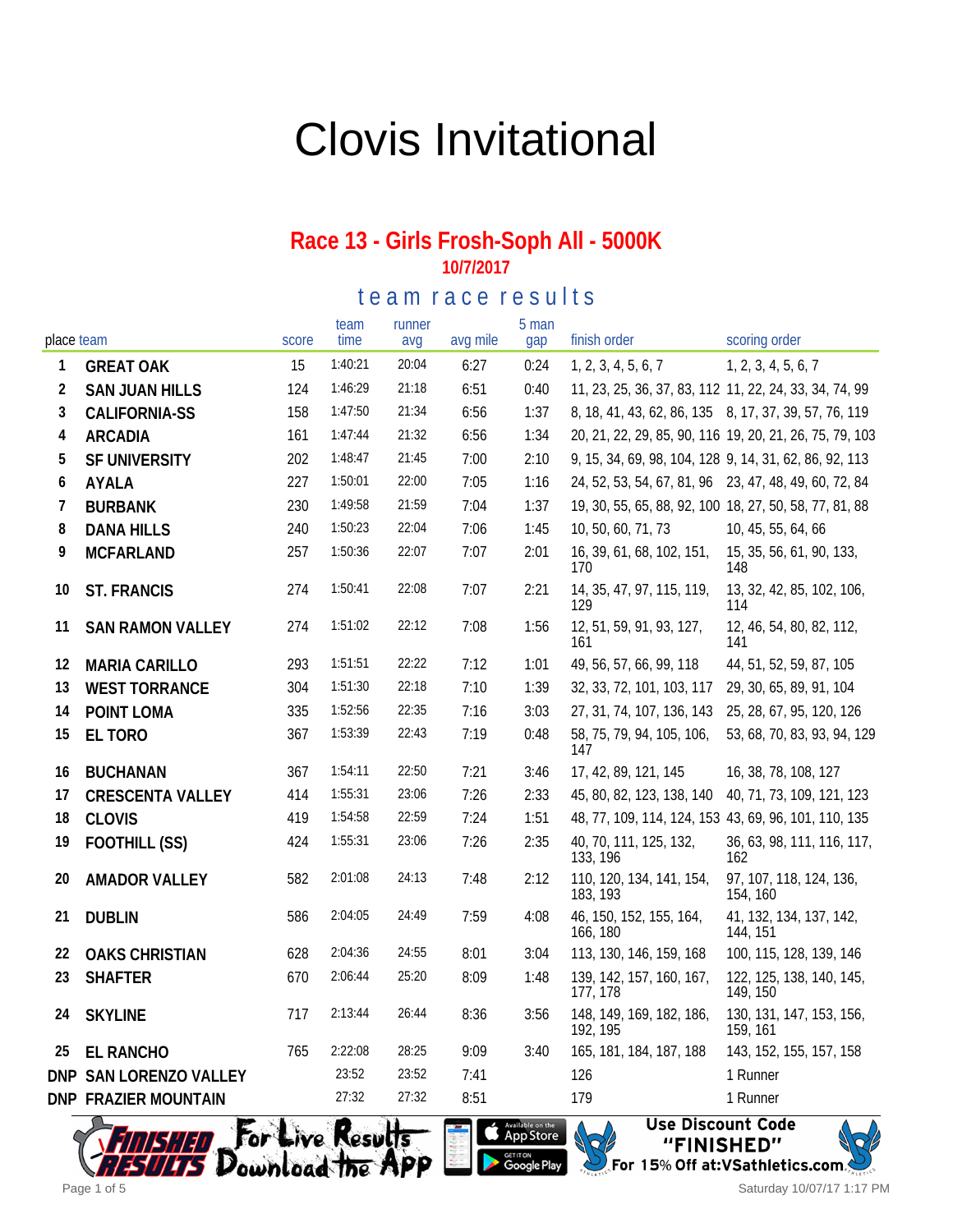### **Race 13 - Girls Frosh-Soph All - 5000K 10/7/2017**

### te a m r a c e r e sults

| place team               | score | team<br>time | runner<br>avg | avg mile | 5 man<br>gap | finish order       | scoring order |
|--------------------------|-------|--------------|---------------|----------|--------------|--------------------|---------------|
| DNP UNIVERSITY FRES      |       | 32:56        | 32:56         | 10:36    |              | 194                | 1 Runner      |
| DNP MISSION VIEJO        |       | 42:39        | 21:19         | 6:52     |              | 26, 28             | 2 Runners     |
| <b>DNP TAHOE TRUCKEE</b> |       | 46:04        | 23:02         | 7:25     |              | 95, 108            | 2 Runners     |
| DNP DOS PUEBLOS          |       | 49:52        | 24:56         | 8:01     |              | 131, 158           | 2 Runners     |
| DNP CLOVIS WEST          |       | 58:27        | 29:13         | 9:24     |              | 175, 191           | 2 Runners     |
| DNP KING                 |       | 1:07:59      | 22:39         | 7:17     |              | 38, 78, 122        | 3 Runners     |
| DNP NORDHOFF             |       | 1:21:21      | 27:07         | 8:43     |              | 171, 174, 176      | 3 Runners     |
| DNP FOOTHILL TECHNOLOGY  |       | 1:27:59      | 21:59         | 7:04     |              | 13, 44, 63, 87     | 4 Runners     |
| DNP OAK PARK             |       | 1:32:44      | 23:11         | 7:27     |              | 64, 76, 84, 144    | 4 Runners     |
| <b>DNP MCQUEEN</b>       |       | 1:42:55      | 25:43         | 8:17     |              | 137, 162, 163, 172 | 4 Runners     |
| <b>DNP CLOVIS EAST</b>   |       | 1:52:13      | 28:03         | 9:01     |              | 156, 173, 185, 190 | 4 Runners     |

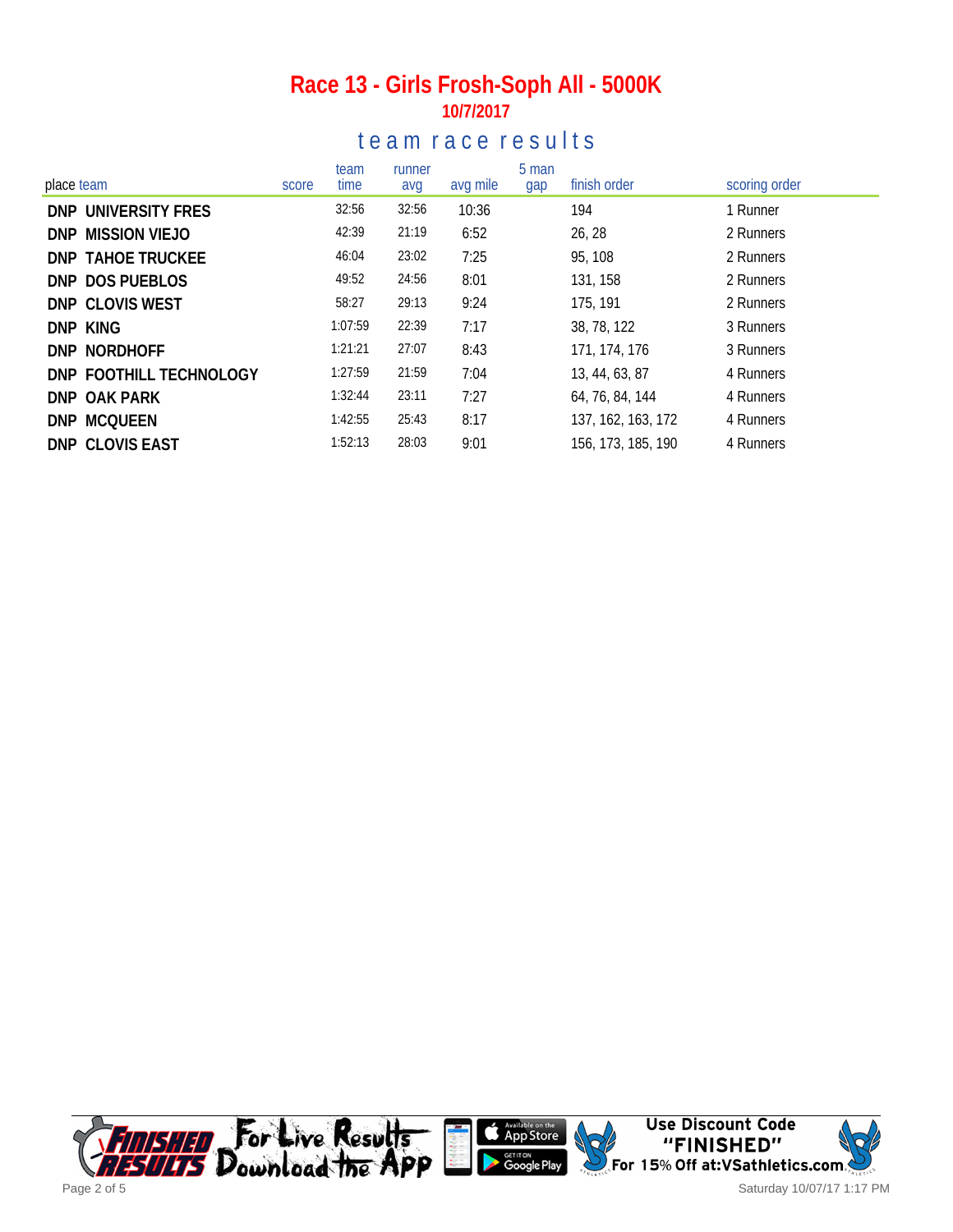# Clovis Invitational

## **Race 13 - Girls Frosh-Soph All - 5000K 10/7/2017**

## individual race results

| place          | name                     |    | grade school         | time points |     | place | name                     |    | grade school         | time       | points |
|----------------|--------------------------|----|----------------------|-------------|-----|-------|--------------------------|----|----------------------|------------|--------|
| 1              | <b>GEORGIE MANDEL</b>    | 9  | Great Oak            | 19:53.5 1   |     | 36    | <b>MAKENZIE MONCRIEF</b> | 10 | San Juan Hills       | 21:30.9    | 33     |
| $\overline{2}$ | <b>AUTUMN DENINE</b>     | 10 | Great Oak            | 19:53.6 2   |     | 37    | <b>CORRINE HUNNICUTT</b> | 10 | San Juan Hills       | 21:34.7    | 34     |
| 3              | BRIANNA WEIDLER          | 9  | Great Oak            | 20:02.8 3   |     | 38    | <b>SYDNEY MAGNO</b>      | 10 | King                 | 21:35.2    |        |
| 4              | <b>ISABELLE BUNCAB</b>   | 10 | Great Oak            | 20:13.9 4   |     | 39    | KAITLYN HERNANDEZ        | 9  | McFarland            | 21:36.7    | 35     |
| 5              | <b>BELLA CLAUSE</b>      | 10 | Great Oak            | 20:17.9 5   |     | 40    | <b>KATIE FARR</b>        | 10 | Foothill (SS)        | 21:36.8    | 36     |
| 6              | <b>LAUREN BUCKLEY</b>    | 9  | <b>Great Oak</b>     | 20:18.8 6   |     | 41    | LYNETTE RUBIO            | 10 | California-SS        | 21:44.7    | 37     |
| 7              | ZOE MEDRANDA             | 10 | Great Oak            | 20:31.4 7   |     | 42    | <b>MORGAN HUTCHISON</b>  | 9  | Buchanan             | 21:45.2    | 38     |
| 8              | SANDRA RAMIREZ           | 10 | California-SS        | 20:46.4 8   |     | 43    | <b>MAI QUESADA</b>       | 10 | California-SS        | 21:45.9    | 39     |
| 9              | <b>MAYA PATEL</b>        | 9  | <b>SF University</b> | 20:47.4     | 9   | 44    | CARLY LEANDRO            | 10 | Foothill Technology  | 21:48.2    |        |
| 10             | ALEXA KARNER             | 10 | Dana Hills           | 20:51.5     | 10  | 45    | SARAH NAKAMA             | 9  | Crescenta Valley     | 21:52.2    | 40     |
| 11             | IZZY ZUNIGA              | 9  | San Juan Hills       | 20:54.6     | 11  | 46    | <b>HALEY TJON</b>        | 10 | Dublin               | 21:52.7    | 41     |
| 12             | <b>GRACE COLEMAN</b>     | 10 | San Ramon Valley     | 20:57.3     | 12  | 47    | AUDREY REYES             | 10 | St. Francis          | 21:55.6    | 42     |
| 13             | <b>GRETCHEN SCHERREI</b> | 10 | Foothill Technology  | 20:58.8     |     | 48    | KESHA MCDERMOTT          | 10 | Clovis               | 21:56.6    | 43     |
| 14             | NICOLE MCBRIDE           | 10 | St. Francis          | 20:58.8     | 13  | 49    | <b>AVERY DAMRON</b>      | 10 | Maria Carillo        | 21:57.3    | 44     |
| 15             | <b>LUCY HURLBUT</b>      | 9  | <b>SF University</b> | 20:59.9     | 14  | 50    | <b>HAILEY CLARK</b>      | 9  | Dana Hills           | 21:59.8    | 45     |
| 16             | MARIA CHAVEZ             | 9  | McFarland            | 21:00.5     | 15  | 51    | <b>EMILY MARTIN</b>      | 9  | San Ramon Valley     | 22:01.6    | 46     |
| 17             | ARIANA DECKER            | 10 | Buchanan             | 21:07.3     | 16  | 52    | <b>KATIE BASSETT</b>     | 10 | Ayala                | 22:02.1    | 47     |
| 18             | LIZBETH VELAZQUEZ        | 10 | California-SS        | 21:09.7     | 17  | 53    | <b>RYLIE PARKER</b>      | 9  | Ayala                | 22:05.2    | 48     |
| 19             | MCKYNZEE KELLEY          | 9  | <b>Burbank</b>       | 21:11.2     | -18 | 54    | <b>EMMA BIALY</b>        | 9  | Ayala                | 22:08.0    | 49     |
| 20             | MARYAM EJIGU             | 10 | Arcadia              | 21:11.5     | 19  | 55    | <b>IZZY BITTENCOURT</b>  | 10 | <b>Burbank</b>       | 22:08.4    | 50     |
| 21             | <b>NIKKI WONG</b>        | 10 | Arcadia              | 21:11.8     | 20  | 56    | <b>EMMA HUNTSINGER</b>   | 10 | Maria Carillo        | 22:13.1    | 51     |
| 22             | <b>LAURA PEI</b>         | 10 | Arcadia              | 21:12.6     | 21  | 57    | <b>AUDREY MOESSING</b>   | 10 | Maria Carillo        | 22:14.7    | 52     |
| 23             | <b>GRACIE HAMMOND</b>    | 10 | San Juan Hills       | 21:13.5     | 22  | 58    | ALICIA VONDRAN           | 10 | El Toro              | 22:16.2    | 53     |
| 24             | <b>BRIANNA KING</b>      | 10 | Ayala                | 21:15.0     | 23  | 59    | <b>CHRISTINA JONES</b>   | 9  | San Ramon Valley     | 22:17.9    | 54     |
| 25             | <b>EMILY THRALL</b>      | 10 | San Juan Hills       | 21:16.2 24  |     | 60    | <b>FELICIA WHITE</b>     | 10 | Dana Hills           | 22:19.3    | 55     |
| 26             | <b>CAITLIN REE</b>       | 10 | Mission Viejo        | 21:18.5     |     | 61    | <b>BIANCA CARILLO</b>    | 9  | McFarland            | 22:23.7    | 56     |
| 27             | ADELKA HANCOVA           | 9  | Point Loma           | 21:20.8     | 25  | 62    | <b>JULIA MAYNARD</b>     | 9  | California-SS        | 22:24.2 57 |        |
| 28             | <b>GRACE FULWILER</b>    | 10 | Mission Viejo        | 21:21.3     |     | 63    | <b>ADDISON MUNROE</b>    | 10 | Foothill Technology  | 22:24.4    |        |
| 29             | PIPER KAMAE              | 10 | Arcadia              | 21:22.2     | 26  | 64    | <b>SOLEI BURGESS</b>     | 10 | Oak Park             | 22:25.9    |        |
| 30             | ELIN MARKARIAN           | 9  | <b>Burbank</b>       | 21:22.3     | 27  | 65    | <b>NOELA KIM</b>         | 9  | <b>Burbank</b>       | 22:27.9    | 58     |
| 31             | <b>JORDYN DUBY</b>       | 9  | Point Loma           | 21:23.5     | 28  | 66    | HALEY JOERGER            | 10 | Maria Carillo        | 22:28.0    | 59     |
| 32             | JADE CASON               | 9  | <b>West Torrance</b> | 21:23.9     | 29  | 67    | <b>SOPHIA BYERS</b>      | 9  | Ayala                | 22:31.1    | 60     |
| 33             | <b>MAKENA YOUNG</b>      | 9  | <b>West Torrance</b> | 21:24.8     | 30  | 68    | <b>NEYLI DIAZ</b>        | 11 | McFarland            | 22:33.5    | 61     |
| 34             | <b>MAYA SWAIN</b>        | 10 | <b>SF University</b> | 21:29.0     | 31  | 69    | CHRISTINA SZE            | 10 | <b>SF University</b> | 22:33.5    | 62     |
| 35             | <b>GRACE HARRISON</b>    | 10 | St. Francis          | 21:29.9     | 32  | 70    | <b>HALEY MCAVENEY</b>    | 9  | Foothill (SS)        | 22:35.5    | 63     |





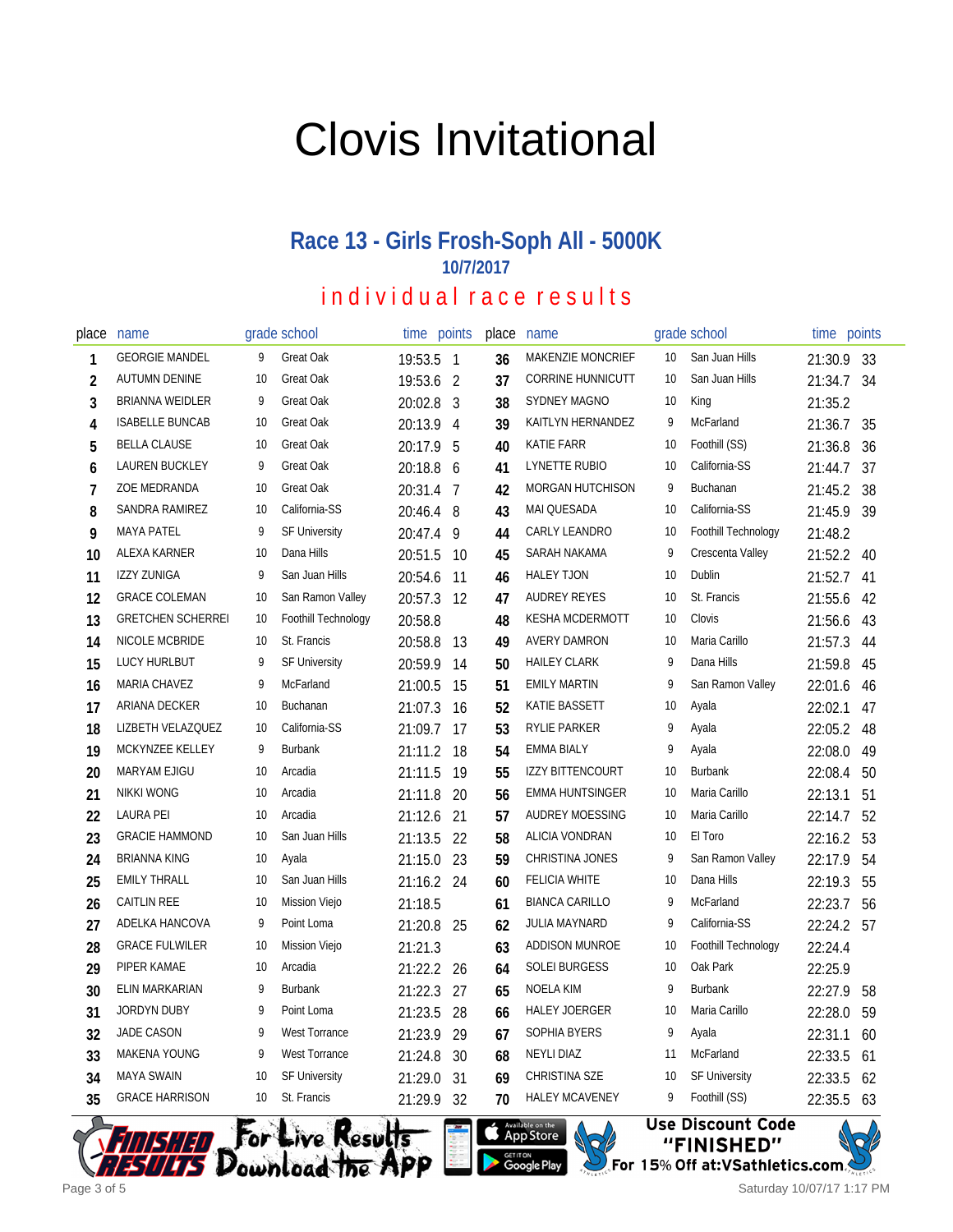#### **Race 13 - Girls Frosh-Soph All - 5000K 10/7/2017**

## individual race results

| place    | name                                    |    | grade school         |                    | time points | place | name                      |    | grade school         | time points |     |
|----------|-----------------------------------------|----|----------------------|--------------------|-------------|-------|---------------------------|----|----------------------|-------------|-----|
| 71       | VICTORIA EUYOQUE                        | 10 | Dana Hills           | 22:35.9            | 64          | 112   | SKYLAR VARGAS             | 10 | San Juan Hills       | 23:16.9     | -99 |
| 72       | CASSANDRA<br>HERNANDEZ                  | 9  | <b>West Torrance</b> | 22:36.9            | 65          | 113   | <b>KATE KILPATRICK</b>    | 9  | Oaks Christian       | 23:18.8     | 100 |
| 73       | <b>KASSONDRA KAHLE</b>                  | 9  | Dana Hills           | 22:37.4            | -66         | 114   | <b>WALKER DOUGLAS</b>     | 10 | Clovis               | 23:18.8     | 101 |
| 74       | KATHERINE TAYLOR                        | 10 | Point Loma           | 22:39.5            | 67          | 115   | LILLY O'GARA              | 9  | St. Francis          | 23:19.9     | 102 |
| 75       | ALEXA MASCOLA                           | 10 | El Toro              | 22:40.2            | 68          | 116   | <b>KAYLA NODA</b>         | 10 | Arcadia              | 23:23.5     | 103 |
| 76       | <b>SYDNEY REESE</b>                     | 9  | Oak Park             | 22:40.4            |             | 117   | <b>OLIVIA CRUMP</b>       | 9  | West Torrance        | 23:23.7     | 104 |
| 77       | JULIA GREEN                             | 9  | Clovis               | 22:40.5            | 69          | 118   | <b>JULIA MCCORQUODALE</b> | 10 | Maria Carillo        | 23:29.3     | 105 |
| 78       | <b>SKYE HUTCHINSON</b>                  | 10 | King                 | 22:43.9            |             | 119   | <b>MOLLY CHAMBERS</b>     | 9  | St. Francis          | 23:31.9     | 106 |
| 79       | SARAH MURRAY                            | 9  | El Toro              | 22:44.3            | -70         | 120   | <b>NIKKI BONDALE</b>      | 9  | <b>Amador Valley</b> | 23:36.5     | 107 |
| 80       | <b>KELLY HELTON</b>                     | 9  | Crescenta Valley     | 22:44.3            | -71         | 121   | ANNA D'ACQUISTO           | 10 | Buchanan             | 23:37.1     | 108 |
| 81       | OLIVIA GOMEZ                            | 9  | Ayala                | 22:44.6 72         |             | 122   | LYDIA XU                  | 10 | King                 | 23:40.2     |     |
| 82       | <b>ILY NELSON</b>                       | 10 | Crescenta Valley     | 22:45.0 73         |             | 123   | EVA MARTA                 | 10 | Crescenta Valley     | 23:44.4     | 109 |
| 83       | NATALIA TONG                            | 9  | San Juan Hills       | 22:45.3 74         |             | 124   | EMMA DELAHANTY            | 9  | Clovis               | 23:48.2     | 110 |
| 84       | ANGIE TAYLOR                            | 10 | Oak Park             | 22:46.3            |             | 125   | <b>ASHLEY HARRITT</b>     | 10 | Foothill (SS)        | 23:51.3     | 111 |
| 85       | <b>KIRA GRAVES</b>                      | 10 | Arcadia              | 22:46.3            | -75         | 126   | <b>SUMMER HIPWELL</b>     | 9  | San Lorenzo Valley   | 23:52.9     |     |
| 86       | LAUREN LICON                            | 9  | California-SS        | 22:47.4 76         |             | 127   | ELIZABETH COLEMAN         | 9  | San Ramon Valley     | 23:53.6     | 112 |
| 87       | MIKAYLA ERLENBORN                       | 10 | Foothill Technology  | 22:47.6            |             | 128   | ATHENA NOONEY             | 9  | <b>SF University</b> | 23:54.0     | 113 |
| 88       | <b>GABRIANNA BASS</b>                   | 9  | <b>Burbank</b>       | 22:48.4            | - 77        | 129   | <b>GIOVANNA RUDIS</b>     | 9  | St. Francis          | 24:00.6     | 114 |
| 89       | <b>MIA JAUREGUI</b>                     | 10 | <b>Buchanan</b>      | 22:48.6            | - 78        | 130   | <b>FIONA WAGNER</b>       | 9  | Oaks Christian       | 24:10.4     | 115 |
| 90       | <b>CAMERON HOON</b>                     | 10 | Arcadia              | 22:49.6            | 79          | 131   | <b>GABRIELA KENLY</b>     | 9  | Dos Pueblos          | 24:11.7     |     |
| 91       | MICHAELA STAUBER                        | 10 | San Ramon Valley     |                    | 80          | 132   | DANIELLE PATRON           | 10 | Foothill (SS)        | 24:12.3     | 116 |
|          | CYNTHIA MOVSISIAN                       | 10 | <b>Burbank</b>       | 22:51.7            |             | 133   | <b>JORDAN MCRITCHIE</b>   | 10 | Foothill (SS)        | 24:15.7     | 117 |
| 92<br>93 | <b>AUDREY YANCICH</b>                   | 9  | San Ramon Valley     | 22:52.5<br>22:53.9 | 81          | 134   | <b>ANNA SUN</b>           | 10 | <b>Amador Valley</b> | 24:19.6     | 118 |
| 94       | <b>MADELINE ESSMAN</b>                  | 9  | El Toro              | 22:54.0            | 82<br>-83   | 135   | ALEXIS GARCIA             | 10 | California-SS        | 24:23.1     | 119 |
| 95       | ELLA FREEMAN                            | 9  | Tahoe Truckee        |                    |             | 136   | <b>BRENNA FRENCH</b>      | 11 | Point Loma           | 24:24.0     | 120 |
|          | MEGAN OH                                | 10 | Ayala                | 22:55.4            |             | 137   | <b>COURTNEY HIATT</b>     | 10 | <b>McQueen</b>       | 24:24.4     |     |
| 96<br>97 | IZABEL QUACKENBUSH                      | 9  | St. Francis          | 22:57.6 84         |             | 138   | <b>MICHELLE LONGLAX</b>   | 10 | Crescenta Valley     | 24:25.8     | 121 |
|          | MACKENZIE JONES                         | 10 | <b>SF University</b> | 22:57.7            | 85          | 139   | STEPHANIA LEDEZMA         | 10 | Shafter              | 24:28.6     | 122 |
| 98       | <b>JAIME LU</b>                         | 10 | Maria Carillo        | 22:58.0            | -86         | 140   | <b>BRIANNA WATCHER</b>    | 9  | Crescenta Valley     | 24:29.6     | 123 |
| 99       | SOFYA ARAKELYAN                         | 10 | <b>Burbank</b>       | 22:58.4            | 87          | 141   | <b>MEGAN SLOAN</b>        | 9  | <b>Amador Valley</b> | 24:29.7     | 124 |
| 100      | EMMA CRUMP                              | 9  | West Torrance        | 22:58.9            | 88          | 142   | <b>NALLELI SEPULVEDA</b>  | 10 | Shafter              | 24:30.8 125 |     |
| 101      | <b>KAYLA DIAZ</b>                       | 9  | McFarland            | 23:01.4 89         |             | 143   | <b>NAOMI CHRISTIAN</b>    | 9  | Point Loma           | 24:37.5 126 |     |
| 102      | KARAH LEE                               |    | West Torrance        | 23:02.3 90         |             | 144   | CAITLYN ACKERKNECHT       | 9  | Oak Park             | 24:51.7     |     |
| 103      |                                         | 9  |                      | 23:03.0 91         |             | 145   | REBECCA LEE               | 10 | Buchanan             | 24:53.5     | 127 |
| 104      | JULIA KENDEROV<br><b>IZZY CRISTERNA</b> | 10 | <b>SF University</b> | 23:03.6 92         |             | 146   | <b>EMILY SPAETH</b>       | 9  | Oaks Christian       | 24:59.0     | 128 |
| 105      | <b>GILLIAN GREGORY</b>                  | 9  | El Toro<br>El Toro   | 23:04.8 93         |             | 147   | <b>CASSIE REESE</b>       | 9  | El Toro              | 25:02.1     | 129 |
| 106      |                                         | 9  |                      | 23:07.5 94         |             | 148   | HANNAH SANCHEZ            | 9  | Skyline              | 25:05.6     | 130 |
| 107      | ERIN FRENCH                             | 9  | Point Loma           | 23:08.7 95         |             | 149   | <b>EMMA PITSTICK</b>      | 9  | Skyline              | 25:05.6     | 131 |
| 108      | <b>GRACE HODOUS</b>                     | 9  | Tahoe Truckee        | 23:09.5            |             | 150   | SKYLAR LA                 | 10 | Dublin               | 25:07.5     | 132 |
| 109      | ALLEE HER                               | 10 | Clovis               | 23:14.4 96         |             | 151   | EVELYN MORENO             | 11 | McFarland            | 25:08.4     | 133 |
| 110      | OLIVIA HE                               | 9  | <b>Amador Valley</b> | 23:15.1 97         |             | 152   | <b>OLIVIA MOCK</b>        | 9  | Dublin               | 25:24.7     | 134 |
| 111      | <b>MIA SPEARS</b>                       | 9  | Foothill (SS)        | 23:15.4 98         |             | 153   | <b>MEGAN DURAN</b>        | 9  | Clovis               | 25:26.0 135 |     |







Saturday 10/07/17 1:17 PM